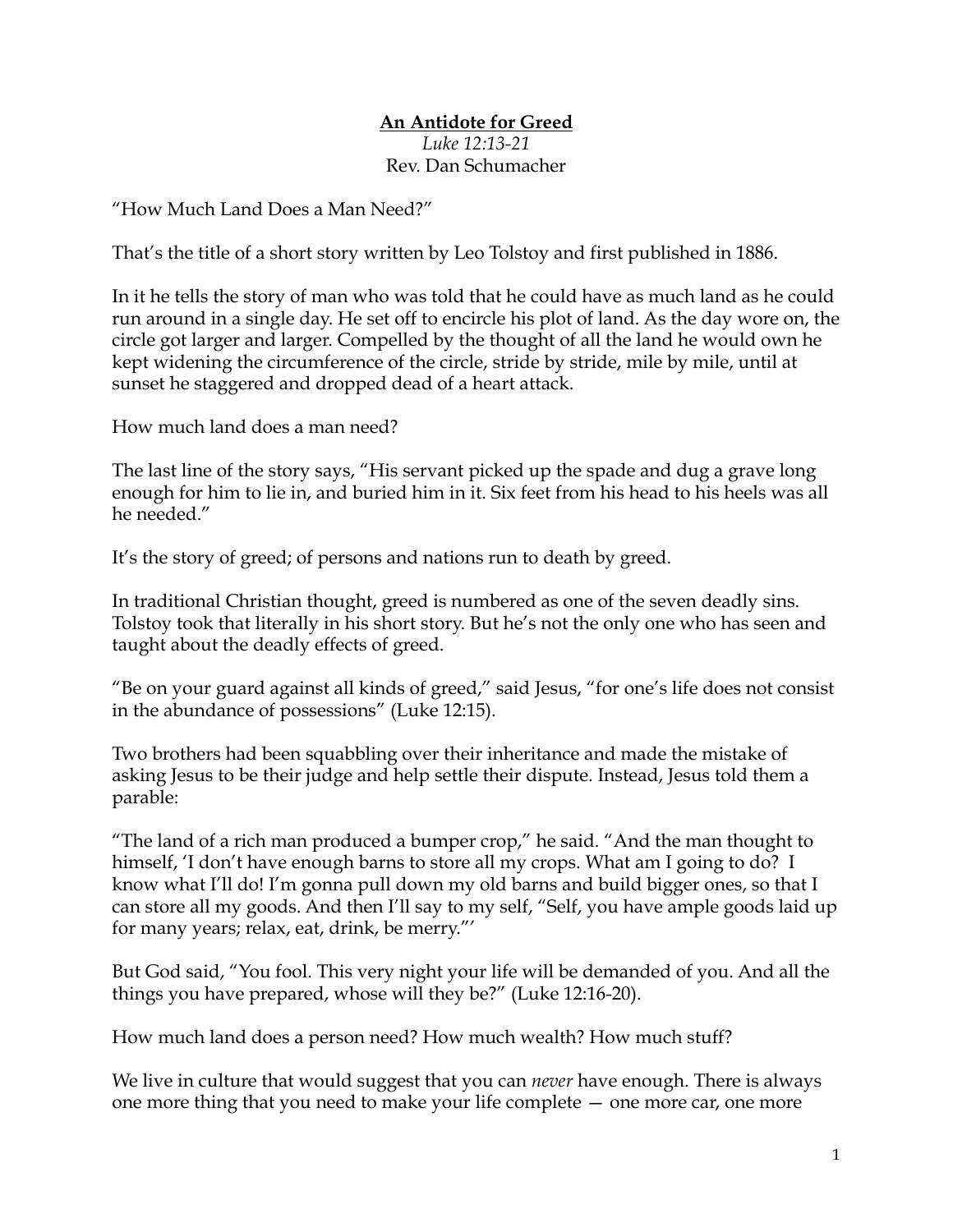flatscreen TV, one more pair of shoes, a house with one more bathroom, one more box of girl scout cookies, one more drink… that's all I need. Then I'll be happy…

When I was a kid, back before Amazon had taken over everything, just before Christmas each year, we would get a thick 500 or so page magazine in the mail — the Sears "Wish Book." I would wait with eager anticipation for its arrival, and on the glorious day that it finally arrived, I'd spend hours pouring over its pages, circling every item I wanted for Christmas and writing my name next to is, so that my parents would know which of their four children was hoping for it. I'd dog-ear the corners of the pages containing the items I most coveted, and then I'd conveniently leave the "Wish Book" by the chair in the kitchen where mom would have her morning coffee.

Now, I didn't come from a home that had much money. My parents taught me early and often that greed was wrong. They taught me to be grateful for what we had and to share generously. But that didn't stop me from circling nearly every toy in that magazine and dreaming about how much better my life would be if I got that new bike… that 5 gallon tin of popcorn… that Nintendo Power Glove… and that giant gum ball machine. Then, I'd be the envy of the neighborhood. Then, everyone would want my life.

My parents didn't teach me greed, but that didn't stop me from discovering it all on my own in our consumer-driven culture. I wanted it *all*.

In Moliere's play on avarice, the greedy hero has the name "harpagon" which is derived from the Latin *harpe*, meaning claw or sickle. With greed, arms and hands are turned into grappling hooks.

Other sins have animals attached to them — proud as a peacock, angry as a bull. If we were to choose an animal to depict greed, maybe it would be the octopus, all those arms grabbing and wrapping around things and pulling them close to us. Hugging tightly to what we think is ours. When we are infected with greed, *we want it all.*

Too often in the sermons I have heard preached on this parable, the preacher has gone out of the way to portray the man as a villain — he somehow got rich by cheating the system or by acquiring his land illegally or by abusing his workers.

But the thing is, as Jesus tells it, the man in the parable wasn't crooked. He wasn't evil. There's nothing in this story that suggests that he got his wealth by cheating others or that he came by it dishonestly. In other words, this isn't the story of Bernie Madoff or "The Wolf of Wall Street." And there's nothing in the story that suggests that he mistreated his workers.

He just has a stroke of good fortune. "The *land*… produced abundantly." He just had a good year. Sun and water and soil — things he had no control over — combined in just the right way. So the land produced abundantly. A good year. A bumper crop. A stroke of good fortune.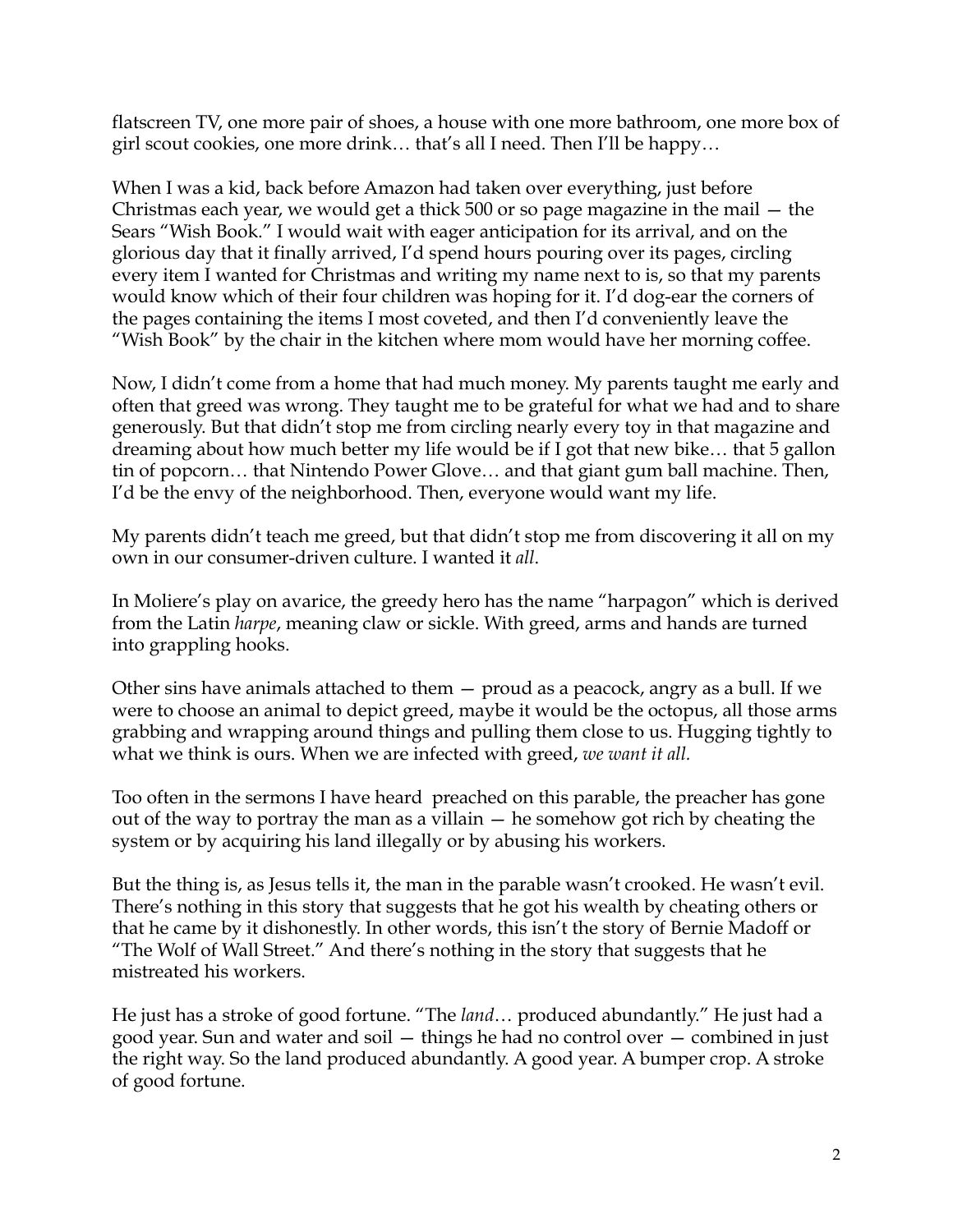The problem in this parable isn't with *how* he got his wealth. Rather, it's *what* he does with it once he's got it. Or maybe more accurately what he *doesn't* do with it.

Namely, he doesn't share it. He doesn't give it away. He doesn't put it good use serving others. Like an octopus, he wraps his arms around it and keeps it *all* for himself.

Have you noticed the man's language?

"What should *I* do, for *I* have no place to store *my* crops? *I* will do this: *I* will pull down *my* barns and build larger ones, and there *I* will store all *my* grain and *my* goods. And *I* will say to *my* self, Self, you have ample goods laid up for many years; relax, eat, drink, be merry."

Did you hear those pronouns?

"I, I, my, I, I, my, I, my, my, I, my, my self, Self…" In this parable, thirteen of sixty-one words refer to I, me, and mine.

The man is totally *self*-absorbed. Sitting in his splendid isolation he even prays not to God, but to *himself*: "Self, you have ample goods laid up for many years; you deserve to relax, to eat all you want, to drink all you can, and to be merry without a care for anyone else."

Rev. Barbara Lundblad says it like this: "This man's world is so small that he talks only to himself!" ("Beyond Myself," *A Sermon for Every Sunday*, Aug. 4, 2019).

He has no connections beyond himself. He has no memory of the God who commanded the people of Israel to leave grain at the edges of the field for the sojourners and widows. He can't see beyond the edges of his own fields nor does he wonder if there are some people who have no grain at all. This man is isolated in a world he created for himself. The land is *his*. The barns are *his*. The grain is *his* and the goods are *his*. He has no neighbor, and he has no need of God.

In other parts of Luke, Jesus will say things like, "You can't serve both God and mammon" (Luke 16:13).

Mammon is a unique word in scripture. It stands apart from words like "rich" and "wealth," because in biblical parlance mammon is the word Jesus used when wealth had taken the place of God in someone's life.

That is why all greed, rightly understood, is ultimately a form of idolatry.

H. Stephen Shoemaker once defined greed like this: "Greed is the love of possessing that orders the self around possessions and closes its door to the neighbor and to God" (*The Jekyll and Hyde Syndrome*, 76).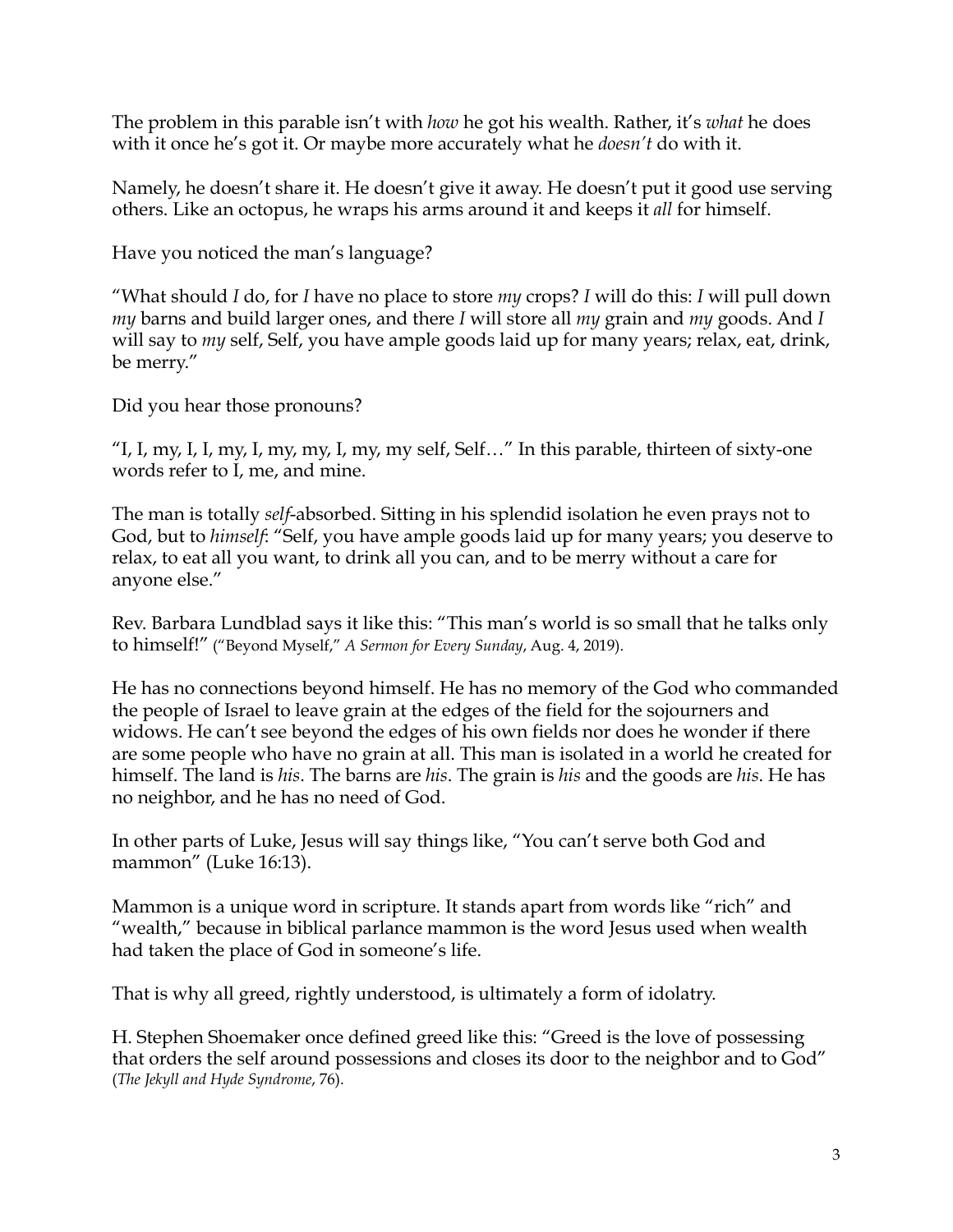It is, then, when the priorities of our lives become mis-ordered… or maybe, even, *dis*ordered.

The land was *his*. The barns were *his*. The grain was *his* and the goods were *his*. He has no neighbor, and he has no need of God. His life had become disordered.

When asked what the greatest commandment was, Jesus replied: "Earn you keep. And the second is like it: keep what's yours."

No. He said, "Love God with everything you've got. And the second is like it: Love your neighbor as yourself."

But when greed takes hold of us, we can't see our neighbor. We can only see our *things* and how we can accumulate more things for ourselves.

That's what happened to the hero of our story. He was given more than he could possibly use, and instead of sharing it he kept it all for himself. He didn't lie or cheat or steal to get those crops. He didn't abuse his workers. He just had a stroke of good fortune. So, God does not call him evil. God calls him a *fool*. Why a fool? Because greed keeps him from sharing the blessing. Instead he hoards it for himself.

"You fool!" says God. "This very night your life is being demanded of you. And the things you have prepared, whose will they be?"

Someone pointed out to me that, actually, the Greek reads: "Fool, this very night *they* shall demand your life." *They*? Who is "*they*"? I think "they" are *the things*.

The story closes with the question, "And whose will *they* be?" He thought the things were his opportunity, his good fortune, his insurance for an easy life. But, surprise! He didn't have the things. *They* had him.

And isn't that exactly how greed works? We think we have our things, when actually our things have us. They don't free us. They enslave us.

So how do we resist greed? How do we combat it?

I think the instinctual answer is something like charity. Make it a discipline to give to the causes and organizations that you believe in. Money isn't an end in itself. It's a tool meant to serve a purpose. So don't hoard your money. Put it to use like the tool it was always meant to be. Don't get it just to hold onto it. Give it away. Put it to work. Drop it in the offering plate!

I think something like that is the instinctual answer, but I want to suggest a different way forward.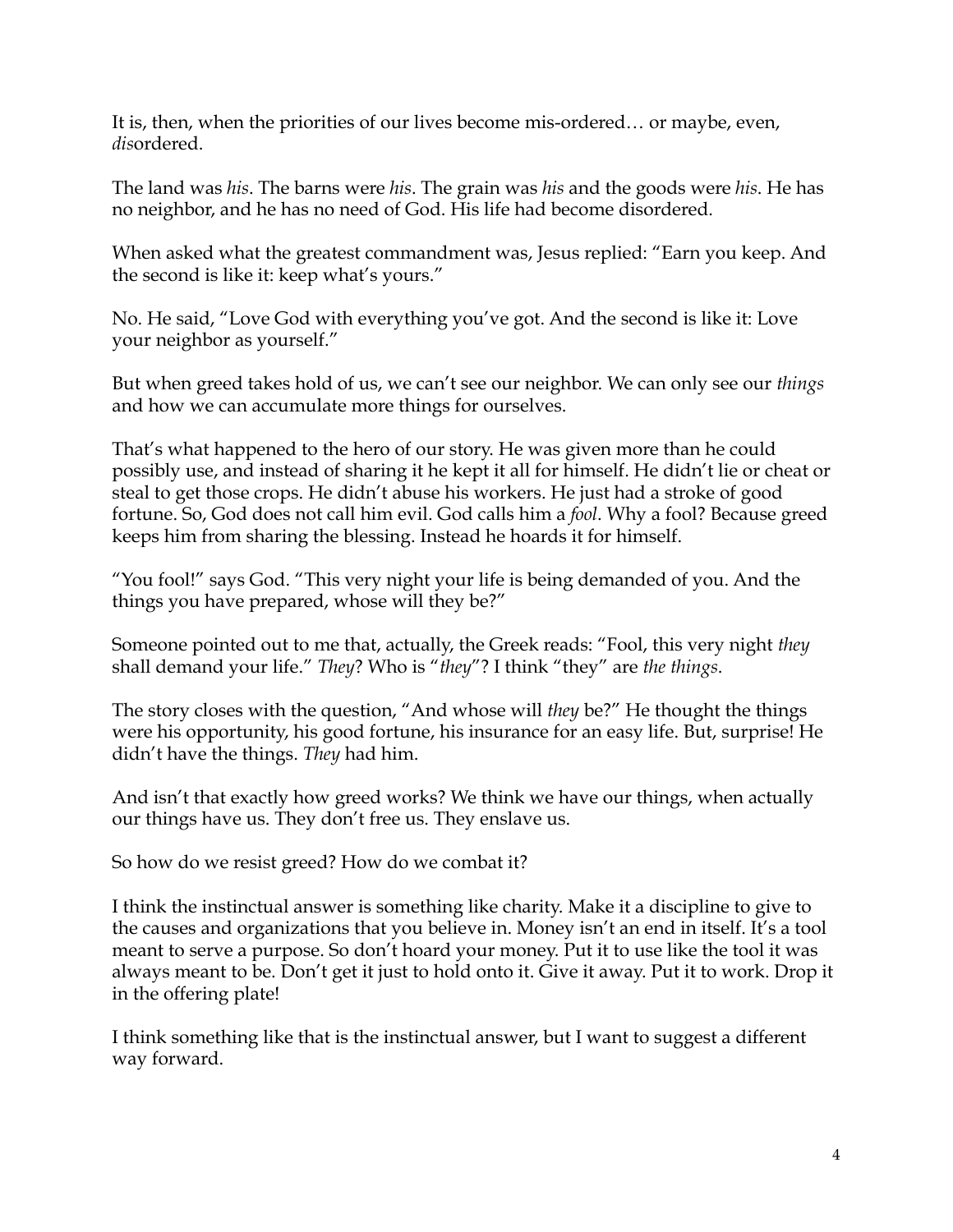While greed looks like an external problem, because it has to do with our dis-ordered relationship with things and things are outside of us, the truth is that it's a problem of the interior.

In our parable, the man prays to *himself*: "Self, you have ample goods laid up for years; relax, eat, drink, be merry."

What if instead of praying to himself, he had prayed to *God*?

What if he'd said, "God, you have given me more than I alone could ever use. What would you have me do with this abundant harvest?"

What if he had said, "God, *you* have blessed me. How now would you have me bless others?"

The Catholic writer and mystic, Carlo Carretto, tells this story:

Here at [the monastery in western Algeria], during the winter, nomads often arrive with their tents. They are the poorest of people: they no longer have any camels or goats to sell, no longer the strength to organize caravans…

One day a French woman, who was making a retreat here, was walking beside one of these tents. She stopped to pass the time of day and, as she did so, realized that a young girl, thin as a rake, was trembling with cold.

"Why don't you cover yourself up?" she asked.

"Because I've nothing to cover myself with," replied the girl.

The French woman, without going to the roots of the problem, went… to pray.

She entered the hermitage where the Blessed Sacrament was exposed. She prostrated herself on the floor in the sand before the presence of Jesus in the Eucharist, and began to pray.

Some time passed. She sought contact with the Eternal One. She tried to pray.

"I couldn't go on," she told him afterwards. "I couldn't pray. I had to go out, back to the tent, and give that child one of my sweaters. Then I returned, and then I was able to pray."

He concludes by saying this: "If you pray, if you pray seriously, if you pray in truth, it will be God Himself who will send you out, with greater strength, with greater love, towards your brothers and sisters, so that you may love them ore gratuitously and serve them more delicately."